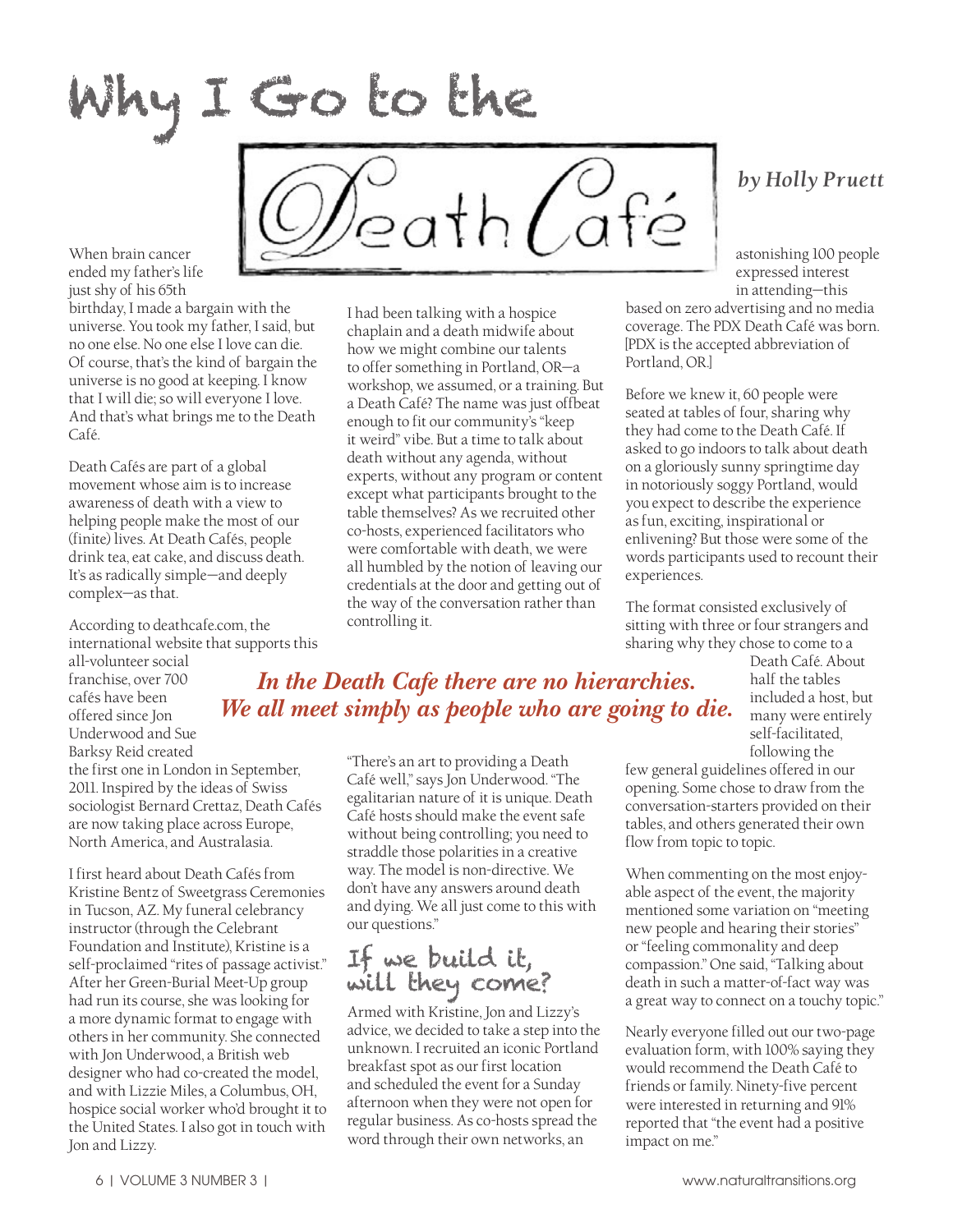The Death Café is not intended to change people's views or even to make them more comfortable with the idea of death. Consistent with evaluations done by US Café pioneer Lizzy Miles, we found that many participants did not cite big changes as the strongest measure of their experience. While 52% agreed that they felt "more comfortable talking about death and dying now" (27% strongly agreeing), 35% were neutral on this statement, and 12% disagreed—several commenting that they came in already comfortable with the topic. Only 28% reported a change in their perspective on death and dying. Eighty-seven percent of participants reported that it "was helpful for me to meet people with different viewpoints," and 55% strongly agreed with this statement.

Since that first café, I've organized five others on a quarterly pop-up basis in locations including an urban winery, a residential social justice center, a Unitarian church, and a bistro (where the owners contributed a full meal). Each subsequent café has had 70–80 participants and a long waiting list. Without any systematic outreach, advertising, or news coverage, we have an email list of 450 and as many following us on Facebook. Over 70 volunteers have expressed interest in serving as café facilitators; we're now offering regular workshops to deepen our relationships with one another and practice the skills needed for this subtle role. New organizers have come forward, with another sizable café sharing our list and others proliferating in communities around the state. With interest seemingly still on the rise, we're now planning a Festival of Life and Death for 2015.

## Death: the conversation stopper?

When Jon Underwood shared what he had in mind with his father-in-law, the response he got was: "The problem is, no one wants to talk about death."

Jon says, "He was wrong. For whatever reason, we're shifting as a society. The Death Café was the right thing at the right place at the right time." At the end of January 2014, the tally of events logged on the global site topped 500; the prior year's total had been 50.

"What has enabled it to grow," Jon says, "is the number of people who are passionate about talking about death, are willing to come along, and have enough energy to put into making it happen."

Jon's motivation for doing this volunteer work is personal. "It helps me to recognize that I won't live forever. This time is all I've got. Cherishing time with my three-year-old daughter and seven-year-old son—the stroke of a cheek or a cuddle is so much richer, knowing one day we'll be parted."

Kate Brassington, another young parent, was the very first person to contact me when I put up the PDX Facebook page last year. She wrote, "Earlier today I saw the story about Death Café on NPR's website and was immediately compelled to seek one out. I'm fairly young and fairly healthy, but death has always felt very important to me, and I've always been extremely concerned about the stigma surrounding the topic. For me personally, contemplating death is an essential part of leading a holistic, healthy life."

All volunteers have skin in the game. We recently asked a group of Death

Café facilitators to write a few lines on why they chose to step forward. One said, "I was totally lost the first time I had to face the death of a person I was close to. Rather than the chaos and helpless feeling, I want to face the dragon and befriend it and enjoy or at least experience the ride when it is my turn to pass."

Another said, "I have worked as a hospice nurse, and now in elder care. I'm interested in deepening the conversation with others and for myself." Another said she seeks this role "because the

conversation is important, lifeaffirming, validating,

empowering, healing, and community building."

Not everyone is well-suited to holding the space for a truly participant-generated conversation. Jon spends much of his time these days in

difficult conversations with well-meaning organizers around the world who stray outside the bounds of the model by offering specific topics, set questions, and guest speakers. As the thorough "How To" Guide offered on the web site explains, "Our view is that, when it comes to death, people have enough to discuss already."

## Who attends?

Every Café we have organized to date has had a strong cross-generational component. The largest segment attending are those aged 55–74, but participation is not limited to the baby boomers you might expect. Women generally outnumber men by three to one. Typical of this least-churched corner of the country, most people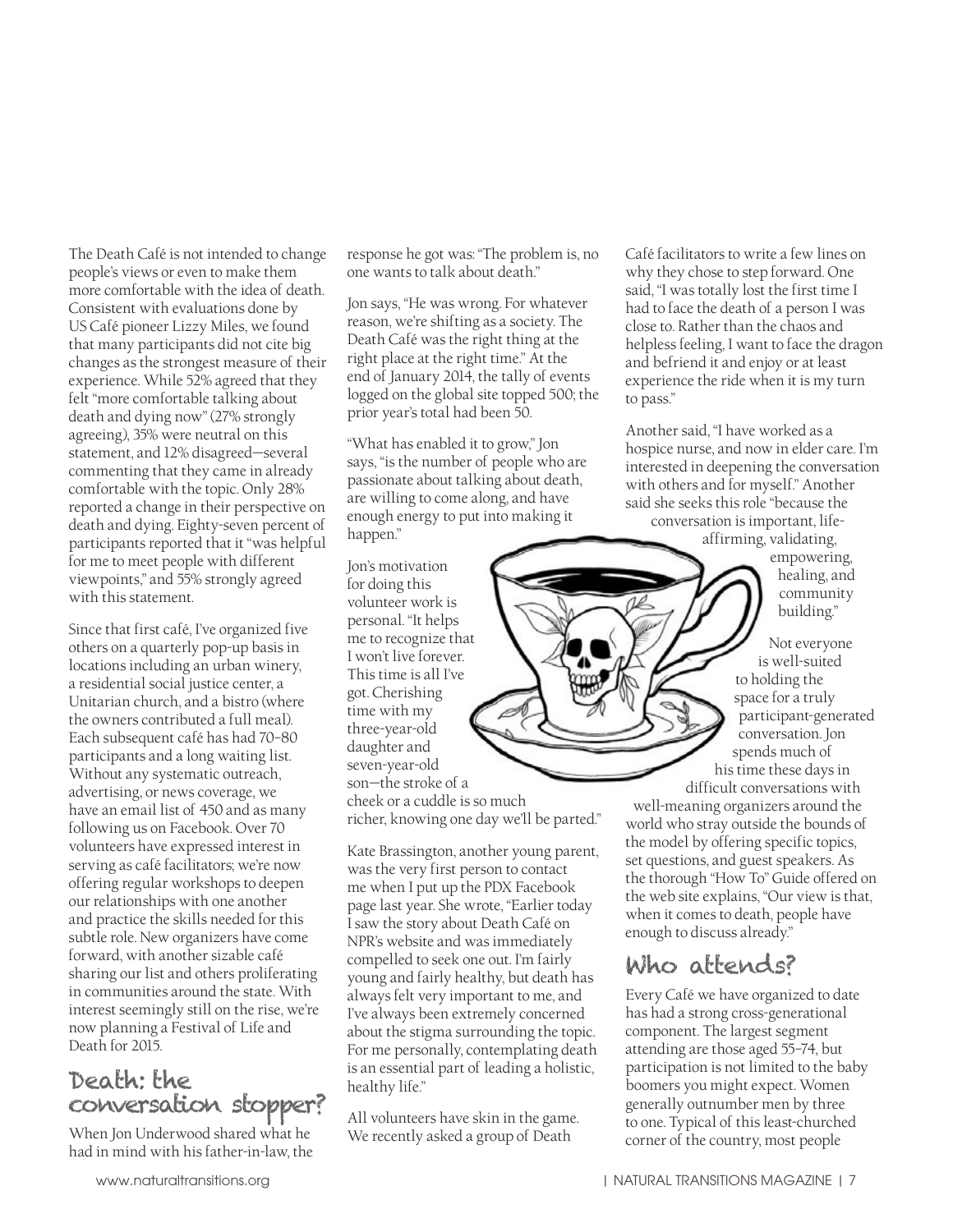describe themselves as spiritual or mark the faith/religion/belief system question on their evaluation form in individualized fashion such as: Unitarian/Buddhist, "became a witch at 30 while maintaining a cultural identity as a Jew," "interfaith Catholic," "naturalist/hopeful," and "Christian/ questioning."

In a show of hands during the introduction to our first Café, roughly half to two-thirds indicated they worked in a professional or volunteer capacity with grief, death, or dying. Several reported afterwards how much they welcomed the opportunity to "let their hair down" and share their personal experiences and beliefs rather than those of their employers or clients. The students in the mortuary sciences program at the local community college are now encouraged to attend for extra credit.

As the Death Café Guide says, "In the Death Café there are no hierarchies. We all meet simply as people who are going to die. As such any facilitators who work around death and dying should be willing to leave their professional identity at the door."

One PDX facilitator cites this as one of the best aspects of the Café. "I enjoy conversations that have truth and meaning for me and others. Since death is a great equalizer and nobody actually can be an expert, we can explore our thoughts and ideas without being wrong."

To Jon, the notion that conversation about death "is the domain of professionals is completely wrong. Professionals have a vital role in the provision of services, but for the rest of us to think that we need to seek professional advice plays into anxiety about death being too scary. It makes people put it back into the closet. As death is pervasive, we all have a role in dealing with it. To deny our role is to push death into the shadows. That does damage to us."

Empowerment emerges as a strong theme from each Death Café experience. There is a sense among participants that we are engaged in an act of courage breaking a taboo perhaps, isolation,

certainly. We laugh, we listen, we nod in recognition. Sometimes we cry. We witness for each other our fears and our sorrows and our attempts to get our arms around what has aptly been called "the full catastrophe" of life.

#### Why I talk about death

After our third large Café, Kate Brassington went home and made a video called "Why I Talk about Death," now posted on deathcafe.com. Featuring

visuals from the fill-in-the-blank writing prompts that had been on the walls of the venue, Kate's voiceover explains, "I am interested in death and in dying, yes. And I want more than anything for us to talk about it. But this doesn't come from a morbid place. …No, my focus is on LIFE and on the living." And then she offers a few examples:

I focus on the closeness brought to relationships of all kinds when people talk about their feelings surrounding death, an experience that invariably unites any two people on earth.

# Optional Conversation Starters

*Compiled by Kate Brassington, for a recent PDX Death Café*

- 1 What should someone say, or NOT say, to someone who is grieving?
- 2 What life experiences have most influenced your current perspective on death?
- 3 If you could have a talk about death with anyone in the world (past or present), who would it be?
- 4 What are some ways in which death influences your daily life?
- 5 Before I die, I want to\_\_\_\_\_\_\_.
- 6 Imagine yourself on your deathbed. What would you feel proud of? What would you regret?
- 7 If you knew exactly when you were going to die, would that change anything for you? What?
- $\mathcal{\hat{B}}$  It's easy to think of ways in which death is "bad." See how many ways you can think of in which death is "good."
- 9 What do you want your legacy to be, and what are you doing to make sure you leave the legacy you envision?
- 10 If you could control one aspect of your death, what would it be and why?
- 11 If you could live forever, would you want to? Why or why not?
- 12 What's the most recent realization or new thought you've had about death?
- 13 What's something you know for sure about death?
- 14 What are things you do now to prepare for your death?
- 15 What aspect of death, if any, do you struggle with most?
- 16 Do you have any thoughts or feelings about death that you find particularly difficult to talk about with your friends and/or family?